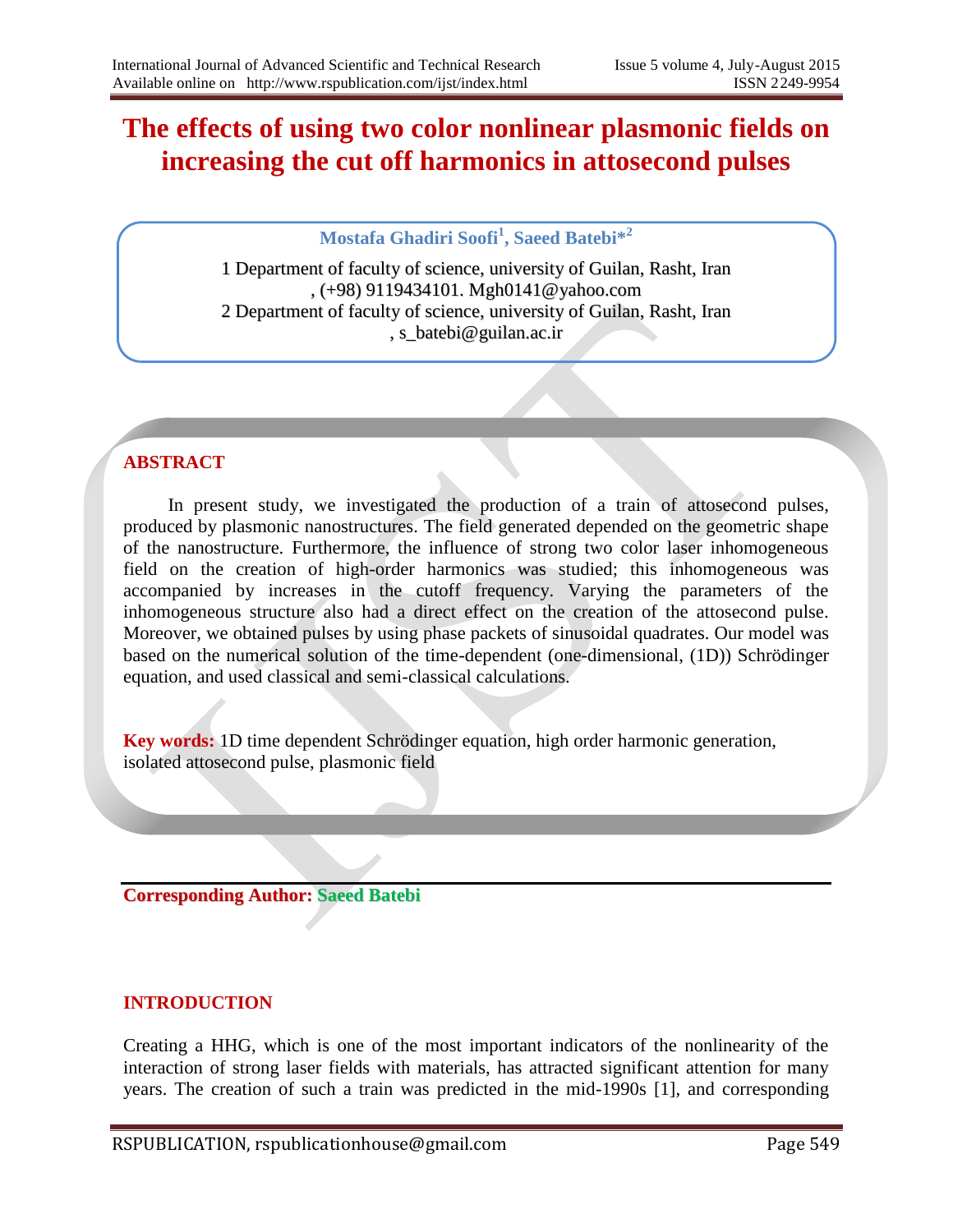experimental studies started a few years later [2, 3]. Furthermore, creating high-order harmonics based on convergent light supplies provides comprehensive insights into the temporal and spatial properties, with angstrom and attosecond precision.

The interaction with a single atom may be described by two model 1. semi-classical models 2. full quantum theory's [3, 4]. In the numerical solution applied to gaseous helium, the solution for the single atom is calculated by using the time-dependent Schrödinger equation. Highorder harmonics are created by using a three-step semi-classical model [4]. According to this model, electrons, which do not possess kinetic energy, will become connected through tunneling ionization. The free electron is then accelerated in an oscillating electric field, until being restored either to an anion or initial molecule through the action of a laser field. Finally, during this return, the electron interacts with the open nucleus, and a high energy photon radiates; the energy of this photon is equal to the sum of the kinetic energy and the electron ionization potential. The diffusion model constitutes the classical component while the ionization and recombination processes are described using quantum mechanics. We obtain the ponder motive energy of the free electron in a laser field with intensity I and frequency  $\omega$ , by using the maximum energy of the photon (E cut off), where  $E_{\text{cutoff}} = I_p + 3.17U_p$ ,  $I_p$  is the atomic potential, and  $U_P = \frac{e^2 E^2}{4m \omega}$  $\frac{e^{\frac{E}{m}}E}{4m_e\omega^2}$  is the ponder motive energy which is the cycle averaged kinetic energy of an electron in a laser field[4].

A high-intensity laser field is required for the production of high-order harmonics. In recent years, many techniques, including the use of plasmonic fields [5, 6], have been suggested for the production of high-order harmonics [7]. In fact, plasmonic resonance nanostructures, which are the same as a light amplifier, were recently used to create these harmonics.

Each of these nanostructures can act as a point source, which produces plasmonic fields. Consequently, laser electric fields may be increased locally by up to 20 db [3, 9] by introducing rare gases, which have an intensified plasmon surface. Free electrons in the plasmonic plates result in a >100-fold increase in the intensity of the pulses, which in turn, leads to the production of high-order harmonics without a reduction of the repetition rate [8,12,13]. In such a system, the local intensity of the field is sufficiently increased and is even larger than the threshold intensity in rare gases required for the production of high-order harmonics. When a femtosecond low-intensity pulse is coupled with the plasmon mode and oscillates continuously between free charges of the metal, then the internal field resonance near the nanostructure is increased and high-order harmonics are eventually produced. This increase is higher than the threshold intensity needed to produce these harmonics in the rare gases. Consequently, artificial plasmonic fields may be used to produce HHGs, without an additional cavity or laser blowing process. Furthermore, the increased fields are spatially homogeneous at electron dynamic sites [10, 11]. In the following section, the time-dependent Schrödinger equation will be used for the numerical calculation of the HHG by integrating the real form of the electric field function near a bowtie-like metal nanostructure.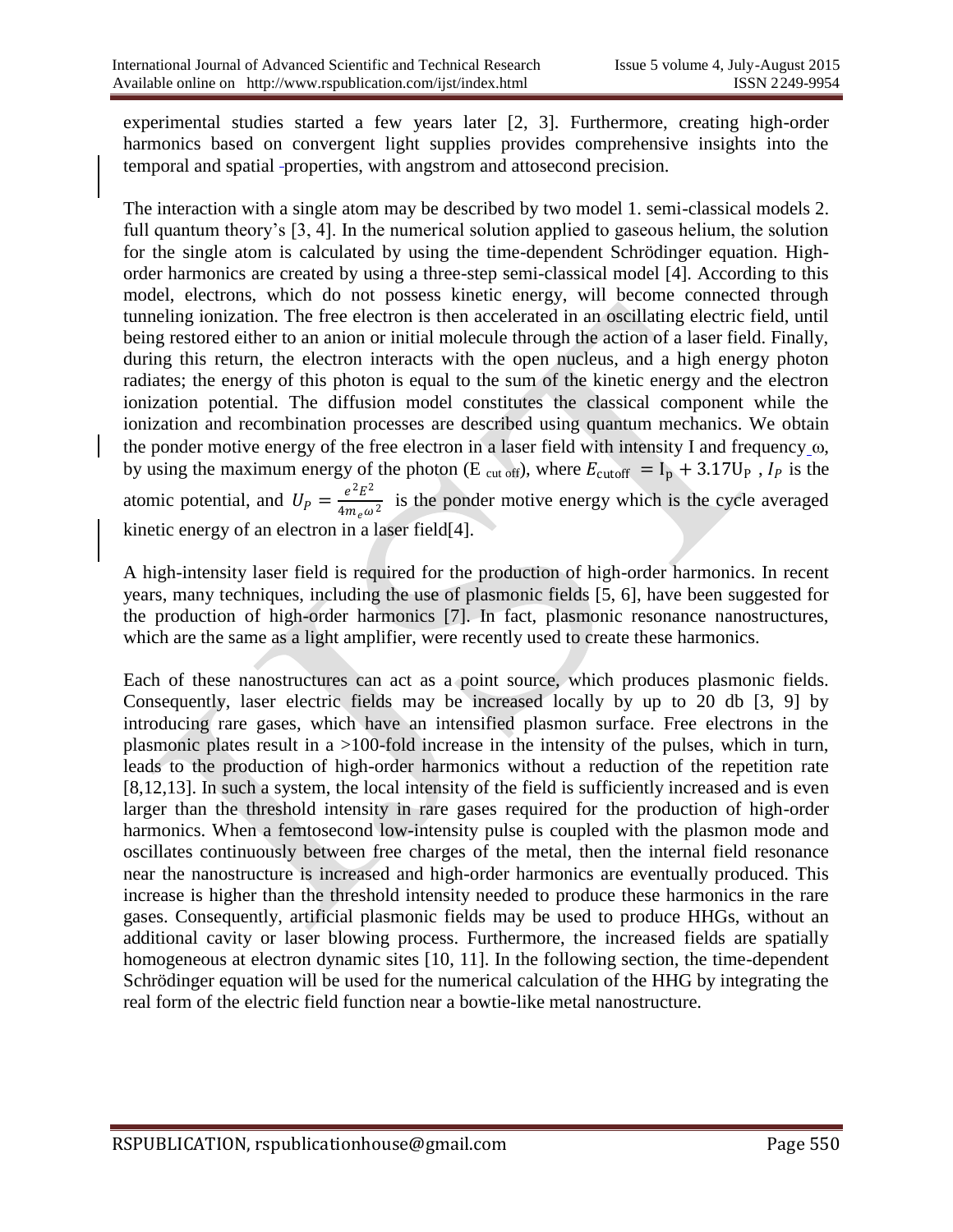#### **MATERIALS AND METHODS**

For a linearly polarized field, as in the case of our study, the solution is obtained by solving the one-dimensional time**-**dependent Schrödinger equation (TDSE) based on the single-active electron approximation [14, 15,16]. (We use atomic units in all of the following equations),  $i \frac{\partial \psi(x,t)}{\partial t}$  $\frac{f(x,t)}{\partial t} = [\hat{H}_0 + V_A(x) + V_L(x,t)]\psi(x,t) \Rightarrow i | \psi(x,t) \rangle = H | \psi(x,t) \rangle$  (1) Where  $\widehat{H}_0$  is the Hamiltonian in the absence of external fields, and  $V_A(x)$  is the atomic potential. Here we use the "soft-core" potential for  $V_A(x)$  and  $V_L(x, t)$  represents the potential resulting from the laser electric field  $(E(x, t))$  [17]. For the He atom,

$$
V_L(x, t) = E(x, t). \tag{2}
$$

$$
V_A(x) = -2/\sqrt{x^2 + 0.5}
$$
 (3)

In Eq. (2), the spatial dependency of  $E(x, t)$  can be defined in terms of a perturbation of the dipole approximation; i.e.,

$$
E(x,t) = E_0 f_1(t) (1 + H(x)) \cdot \sin(\omega_1 t + \varphi_1) + E_1 f_2(t) (1 + H(x)) \cdot \sin(\omega_2 t + \varphi_2)
$$
 (4)  
H(x) =  $\sum_{i=1}^{N} a_i x^i$  (5)

In Eq. (4),  $\omega$ ,  $f(t)$ , and  $\varphi$  are the frequency of the coherent electromagnetic radiation, pulse envelope, respectively. The linear polarization was performed along the x-axis. In addition,  $H(x)$  represents the functional form of the inhomogeneous electric field and may be expressed as a power series, as shown in Eq. (5),

where the coefficients  $a_i$  are obtained by fitting the actual electric field that results from a finite element simulation, which considers the real geometry of different nanostructures [18]. The envelope function is then given as,

$$
f(t) = \sin^2(\frac{\omega_i t}{2n_p \pi})
$$
\n(6)

 $n_p$  is the number of plateau cycles and  $i = 1, 2$ .

Equation (1) is solved numerically by using the Crank-Nicolson scheme [19]. Moreover, the time-dependent induced dipole acceleration is determined from Ehrenfest's theorem [20]; i.e.,

$$
d(t) = \frac{d^2(x)}{dt^2} = -\langle \psi(x, t) | [H(t), [H(t), x]] | \psi(x, t) \rangle
$$
\n(7)

Where,  $H(t)$  and  $\psi(x, t)$  are the Hamiltonian and the electron  $I(\omega)$  is obtained from the Fourier transformation of the time-dependent Dipole acceleration *d* (*t*),

$$
I(\omega) = |d_{\omega}|^2 = \left| \frac{1}{\sqrt{2\pi}} \int d(t) e^{-i\omega t} dt \right|^2 \tag{8}
$$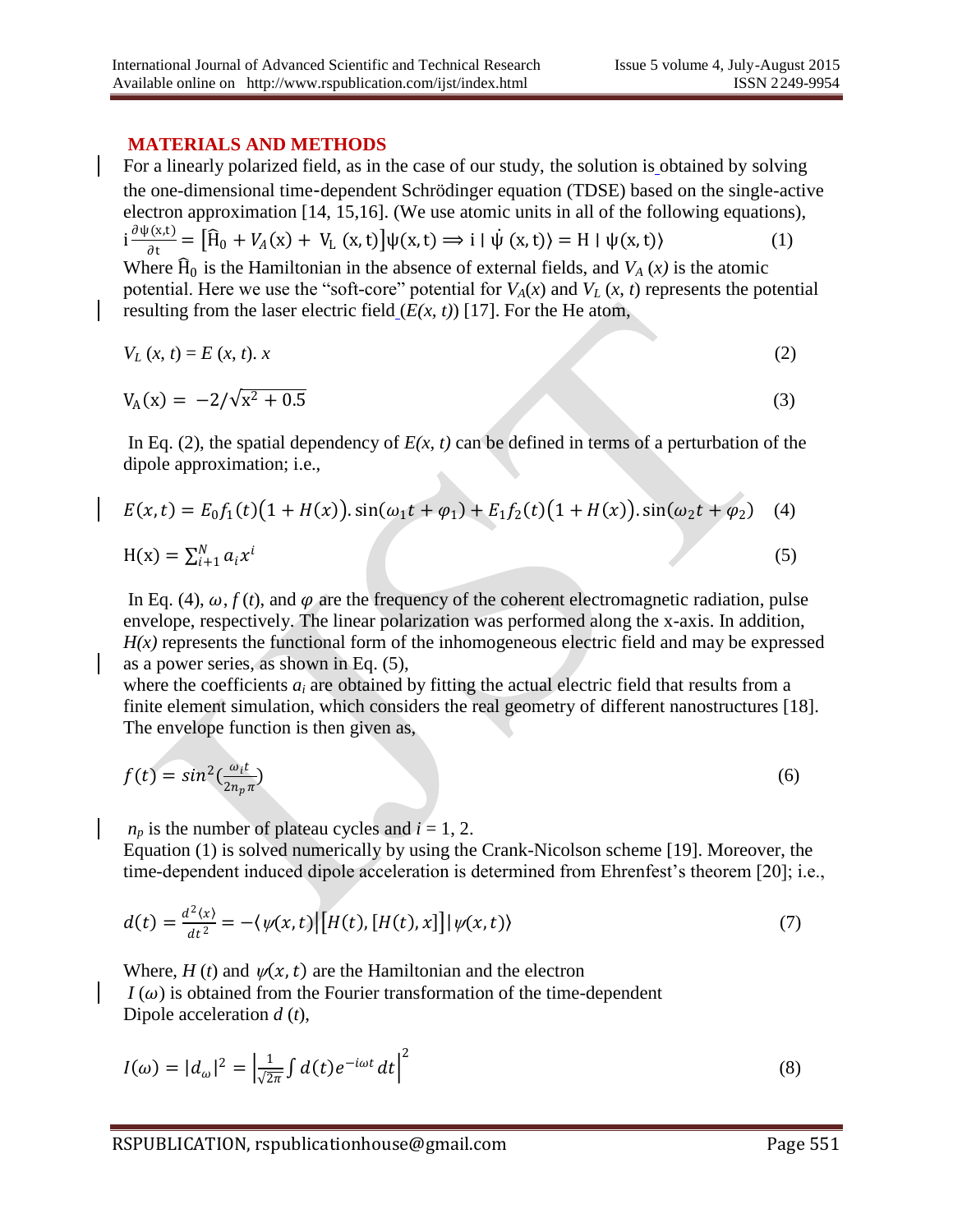Attosecond pulses can then be generated by superimposing the harmonics,

$$
I(t) = \left| \sum_{\omega} d_{\omega} e^{i\omega t} \right|^2 \tag{9}
$$

Where  $d_{\omega} = \int d(t)e^{-i\omega t} dt$  is the result of the inverse Fourier transformation [4]. In this work, the HHG power spectrum is calculated from a Fourier transformation of the dipole acceleration a(t); i.e.,

$$
P(\omega) = \left| \frac{1}{\sqrt{2\pi}} \int a(t) e^{-i\omega t} dt \right|^2
$$
 (10)

If an electron is ionized at  $t_i$ , then the corresponding emission time  $t_e$  can be obtained by solving the following equation,

$$
\int_{t_i}^{t_e} \int_{t_i}^t E(t)dt = 0 \tag{11}
$$

The kinetic energy  $E_k$  of an electron at  $t_i$  that returns to the parent ion at  $t_e$  can then be expressed as,

$$
E(k) = \frac{1}{2} \left[ \int_{t_i}^{t_e} E(t) dt \right]^2 \tag{12}
$$

By solving Eqs. (11) and (12), we can examine the electronic dynamics of the HHG process in the synthesized field [21].

We begin by examining the role of the terms of the  $H(x)$  series, and -hence, we express the linear term of the series for  $h(x)$  as,

$$
E(x,t) = E_0 f(t) (1 + ax) . \sin(\omega_1 t + \varphi_1) + E_1 f(t) (1 + ax) . \sin(\omega_2 t + \varphi_2)
$$
 (13)

The non-linear term of the series for  $h(x)$  is,

$$
E(x,t) = E_0 f(t) (1 + ax + ax^2) \cdot \sin(\omega_1 t + \varphi_1) + E_1 f(t) (1 + ax + ax^2) \cdot \sin(\omega_2 t + \varphi_2)
$$
\n(14)

Where "a" is a parameter that characterizes the strength of the linear and non-linear inhomogeneous and has dimensions of inverse length; we also set I =  $10^{13}$  and 2  $\times$  $10^{14}$  w/cm<sup>2</sup> and used a sinusoidal-shaped pulse with one optical cycle, and a plateau of constant-amplitude optical cycles ( $n_p = 4$ ) we used He gas for our research.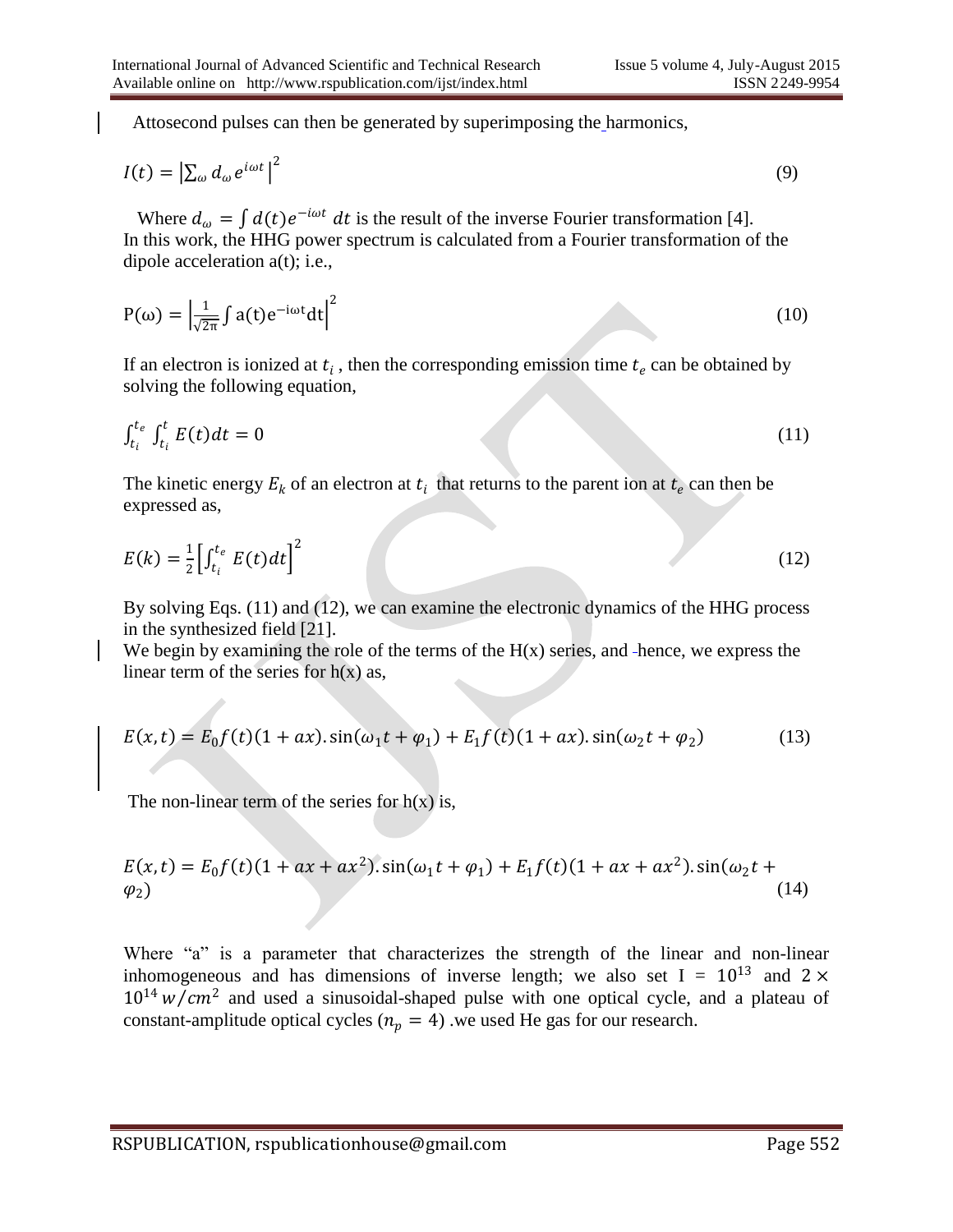

Fig. 1. (a) High-order harmonic generation (HHG) spectra for a He gas with  $E_{GS} = -0.58$  a.u. generated using the 1D\_TDSE. The laser parameters are  $I = 10^{13}$  and  $2 \times 10^{14}$  w/cm<sup>2</sup>,  $\varphi_1 = \pi / 2$ ,  $\varphi_2 = \pi / 2$ , and  $\lambda = 800$  nm. We used a pulse with four optical cycles for a = 0.003 (red) in linear inhomogeneous  $H(x)$  mode. (b)  $a = 0.003$  (red) in non-linear inhomogeneous  $H(x)$ mode.

Harmonic spectra with linear ad non-linear  $H(x)$  of the fundamental and sub-harmonic pulses are shown in Fig.1 (a) and 1(b), respectively. The harmonic spectrum in Fig.1 (a) exhibits the typical plateau structure. This irregular plateau begins with a few initial harmonics, is followed by smooth and continuous plateaus, and ends with a sharp cutoff. We examined the linear  $H(x)$ behavior, based on Eq. (13), i.e., we used a pulse with four optical cycles, for  $a = 0.003$ . We also used the  $E(x, t)$  from Eq. (14), i.e., the non-linear H(x), and obtained a similar result (Fig.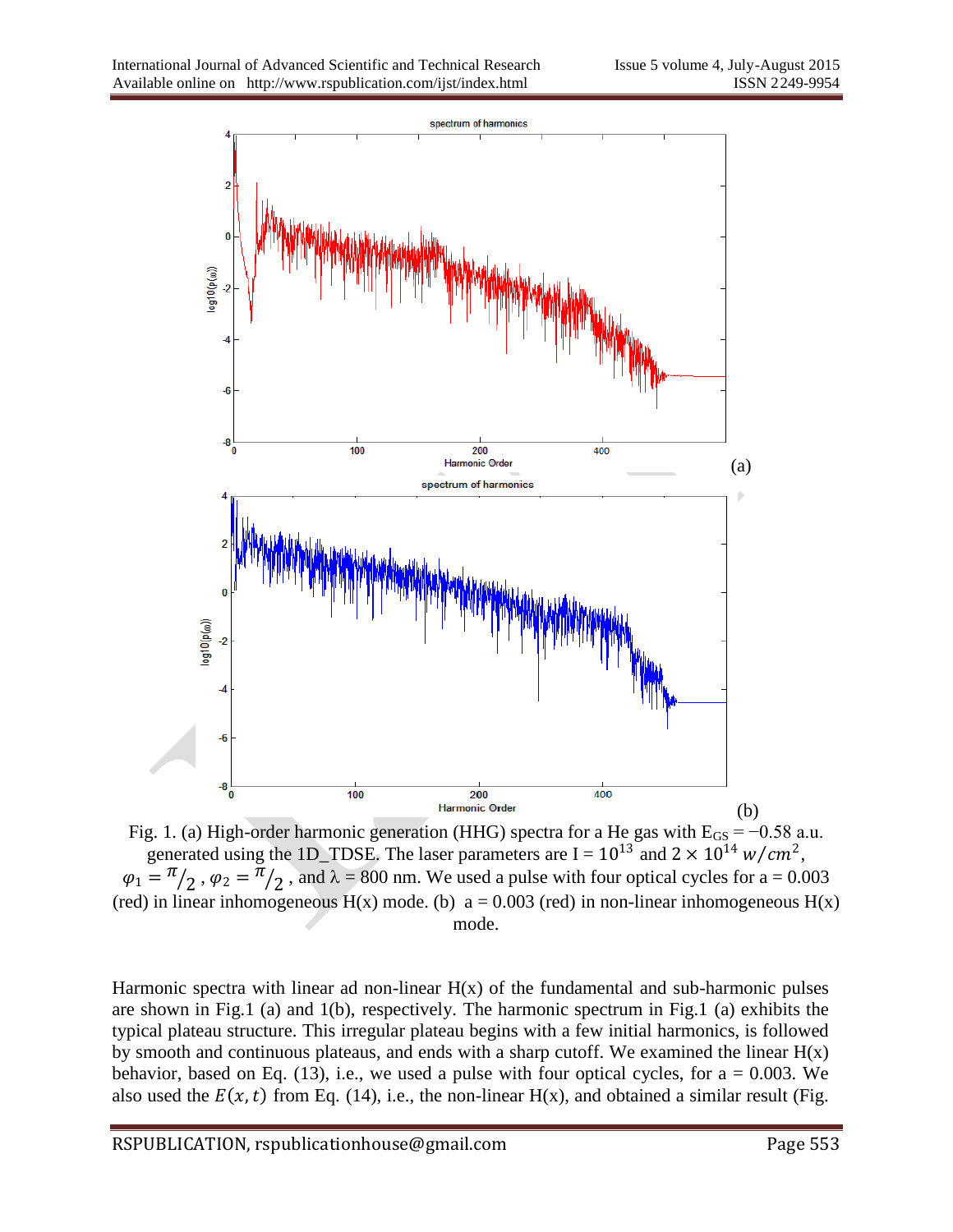$1(b)$ ) to that shown in Fig.  $1(a)$  for  $a = 0.003$ . Fig.  $1(a)$  and  $1(b)$  also reveal that the ratio of the  $H(x)$  increased the cutoff point. the orders of the cutoff are 395<sup>th</sup> (in 1(a)) and 450<sup>th</sup> (black line in 1(b)) for linear and non-linear homogeneous, respectively. Comparing these results reveals that the cutoff order can be increased by using an enhanced field and by the inhomogeneous parameter, especially in the case of non-linear homogeneous. The increased order of the cutoff results in an attosecond pulse, which is the shortest pulse obtained in this study. The aforementioned results also show that the HHG is highly sensitive to the plasmonic of both the fundamental and sub-harmonic control pulses.

Figure 2 shows the temporal profiles of the attosecond pulses, obtained by filtering the intense super continuous harmonics. By selecting harmonics of the  $340<sup>th</sup> - 400<sup>th</sup>$  order (black) and of the  $425<sup>th</sup>-480<sup>th</sup>$  order (blue), the corresponding duration of the intense isolated pulses can be determined. We then compared the linear and non-linear behavior of  $H(x)$ . Figure 2 shows the



Fig. 2. (Color online) The isolated attosecond pulse in the linear inhomogeneous, for  $a = 0.005$ (black), obtained by superimposing  $320<sup>th</sup>-420<sup>th</sup>$  order harmonics; this superposition resulted in a 44 attosecond pulse; in the case of the non-linear inhomogeneous,  $a = 0.005$  (blue), a 30 attosecond pulse was obtained by superimposing the  $420<sup>th</sup> - 487<sup>th</sup>$  harmonics.

Profile pulse generated for  $a = 0.005$  (black) and  $a = 0.005$  (blue) for linear and non-linear inhomogeneous, respectively. The linear and non-linear inhomogeneous resulted in single, isolated 44 as and 30 as pulses, respectively. Figure 2 makes clear that the inhomogeneous parameter results in increased order of the cutoff. In fact, changing the inhomogeneous of  $H(x)$ from linear to non-linear leads to significant increases in the cutoff order.

Figure 3 shows the corresponding time–frequency distributions of HHG. The distribution in Fig. 3(a) exhibits two main peaks with maximal harmonic orders of 195 and 390. Figure 3 shows that for the high-order harmonics, the contribution of the long quantum path is substantially more intense than that of its short quantum counterpart. The short quantum path leads to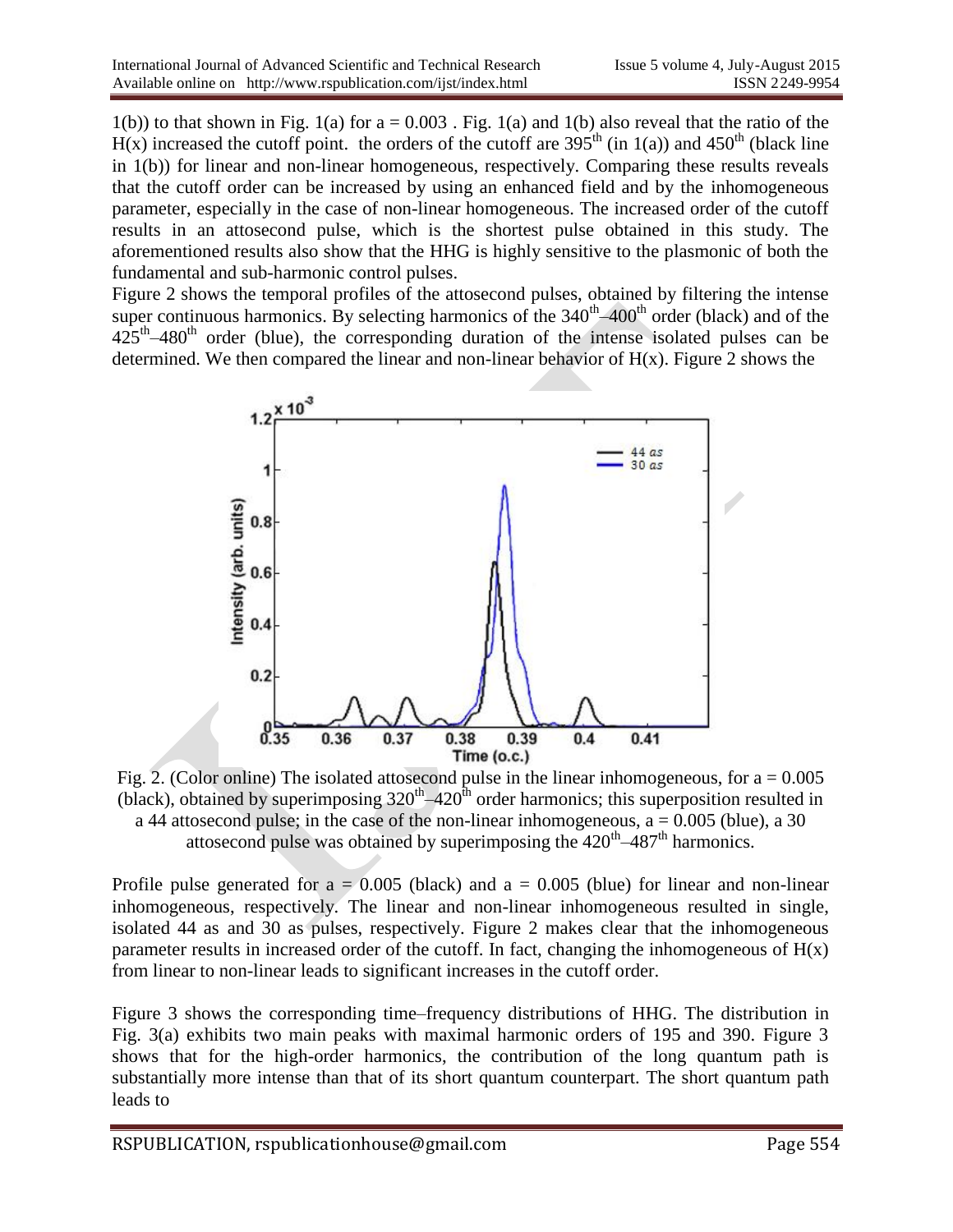

Fig. 3. The time–frequency distribution of the blue solid curve in Fig. 3 for  $a = 0.005$  and in the case of (a) linear inhomogeneous and (b) nonlinear inhomogeneous. (For interpretation of the references to color in this sentence, the reader is referred to the web version of the article.)

the slight modulation of the HHG spectrum in the plateau. There is only one long quantum path for harmonics of the  $200<sup>th</sup> - 390<sup>th</sup>$  order, while the short trajectory is mainly suppressed, leading to the generation of a broad band super continuum spectrum. The harmonic efficiencies of the long paths in (b) are therefore significantly higher than those in (a).